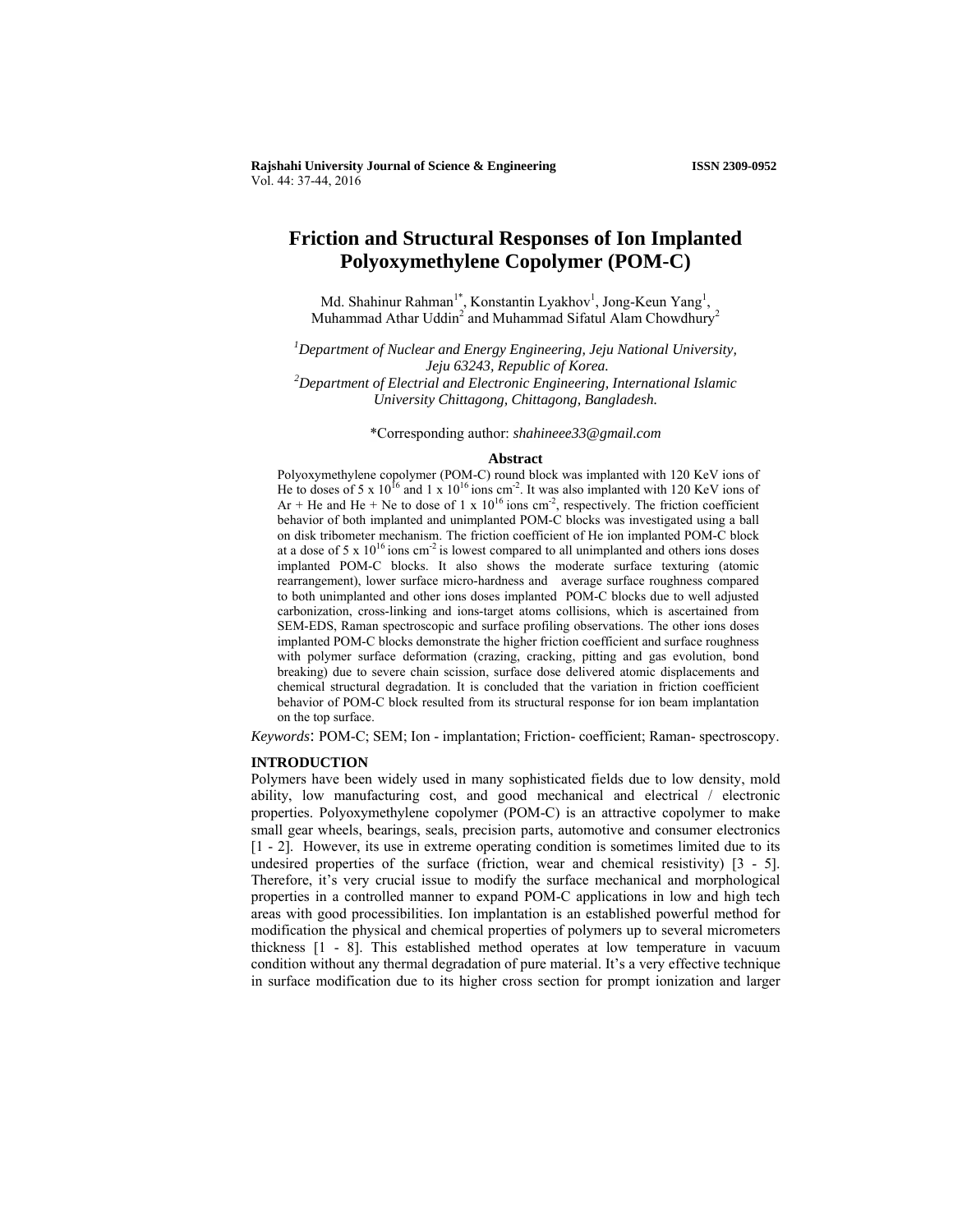linear energy transfer capability [7 - 10]. Ion implantation can easily improve the surface mechanical properties (friction, hardness, surface roughness and wettability) through precise cross-linking. Cross-linking can easily initiate strong chemically bonded networks, rigidity of backbone frame, anchoring joints for the molecular chain and restraining of atomic displacement [7 - 14]. Moreover, the judicious choice of ion implantation condition can give precise modification of surface properties depending upon chemical and physical factors of target polymeric material [10 - 14].

The key objective of this study is to reduce the friction phenomena up to desired level through ion beam induced physical and chemical properties modifications at molecular scale.

#### **EXPERIMENTAL**

The POM-C (Natural) blocks used were supplied from DYNEX engineering plastic company (South Korea). The dimension of the used POM-C block sample was d 30 mm x 10 mm. The samples were polished to the roughness  $R_a = 0.381 \mu m$  before ion implantation. The friction coefficient was measured on a J&L tech tribometer using a ball (SUJ 52100) on disk method at linear speed 100 mm/s. The load was 1 N and the sliding distance was 102 m over a period of 17 minutes. The morphology and weight% of C of all unimplanted and ions doses implanted POM-C blocks were observed using scanning electron microscopy (SEM) coupled with EDS technique at 500x magnification. The surface micro-hardness test was performed using a triboindenter (Hysitron TI 950) at 1000 nm nano-indentation depth. The surface roughness was measured using 3D nano surface profiler at 20x objective. The chemical structural analysis was analyzed using Raman spectroscopy. The ion implantation was performed on the KE04-01 (Cockcroft-Walton) low energy ion implanter with the energy of 120 KeV. The ion beam current was 2 µA. The following ions doses conditions were selected for our study:

(a) He ions to doses of 5 x  $10^{16}$  and 1 x  $10^{16}$  ions cm<sup>-2</sup>

(b) Ar + He and He + Ne to doses of 1 x  $10^{16}$  ions cm<sup>-2</sup>.

### **RESULTS AND DISCUSSION**

#### A. **Friction coefficient**

In this study, friction coefficient reduction at intricate operating condition is taken into consideration, where conventional lubricating technique is not applicable. The friction coefficient phenomena for all unimplanted and different ions doses implanted POM-C blocks is shown in Fig. 1 (a -e). The friction coefficient of 0.20 is observed for unimplanted POM-C block surface shown in Fig. 1-a. The friction coefficient of He ion implantation at a dose of 5 x  $10^{16}$  ions cm<sup>-2</sup> is lowest (0.15) among all unimplanted and others ions doses implanted POM-C blocks shown in Fig. 1-b . It might be the reason of volatile molecules formation (carbon free radicals) and structural transformations (atomic rearrangement due to collisions between ions and target atoms of exposed polymer) on the top surface of POM-C block by ion beam induced irreversible changes [6 - 14]. The threshold value of cross-linking can easily initiate free radicals formation on the top surface of target material, which can play a role as solid lubricant [10 - 14]. The solid lubricant layer formation can reduce the friction coefficient during dry sliding condition at extreme operating environment. Other ions doses implantation increased friction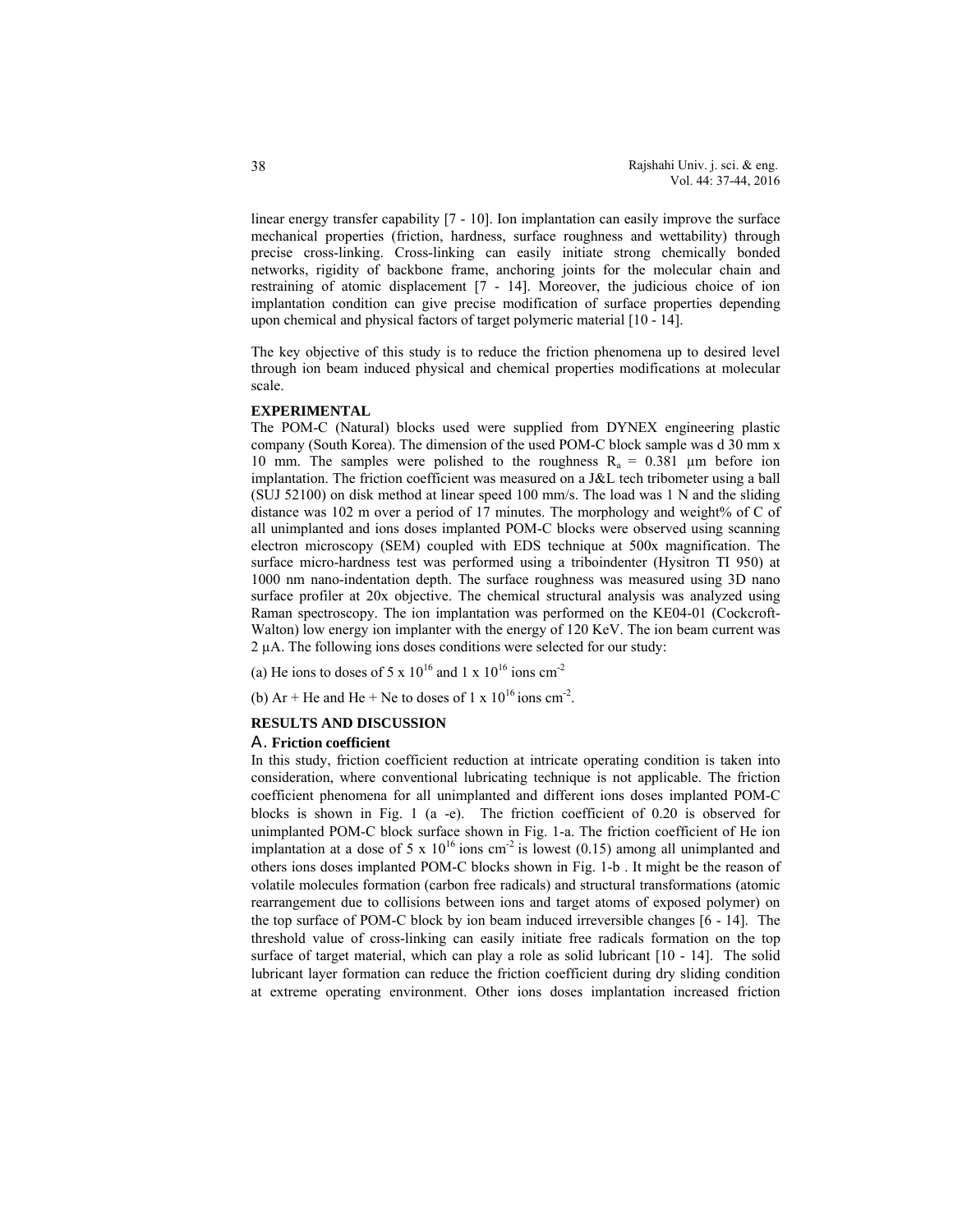coefficient due to huge chain scission (dominant over cross-linking), surface dose delivered atomic displacement and polymeric bond breakage depending on physical and chemical factors shown in Fig. 1 (c - e)  $[12 - 14]$ .

So, He ion implantation at a dose of 5 x  $10^{16}$  ions cm<sup>-2</sup> is well suited to reduce friction coefficient depending on ion bombardment initiated chain reactions.



Fig. 1. Friction coefficient with different ions doses implantation: (a) unimplanted, (b) He 5 x  $10^{16}$ , (c) He 1 x 10<sup>16</sup>, (d) Ar + He 1 x 10<sup>16</sup> and (e) He + Ne 1 x 10<sup>16</sup> ions cm<sup>-2</sup> implanted surfaces (load : 1 N, sliding distance: 102 m).

## B. **Morphology and weight% of C analysis**

Morphology and weight% of C analysis of different ion beam doses implanted POM-C blocks were investigated by SEM coupled with EDS facility at 5 KeV accelerating voltage and 500x magnification. The unimplanted POM-C surface demonstrates the scuffing, ribbon tracks, waves and flaws on the surface shown in Fig. 2-a. The He ion implantation at a dose of 5 x  $10^{16}$  ions cm<sup>-2</sup> makes the surface smooth with mild scuffing and very less ribbon tracks due to elastic nuclear collisions at the time of energy transfer from an incident ion to target polymeric atom shown in Fig. 2-b [7 - 10]. The He ion implantation at a dose of 5 x  $10^{16}$  ions cm<sup>-2</sup> also increase the weight% of C significantly among all unimplanted and others ions doses implanted POM-C blocks shown in Fig. 3-b. Others ion doses implanted POM-C surfaces demonstrate the huge crazing, cracking, hillocks, deformation and atomic displacements due to energy transfer in binary nuclear collisions and huge gas evolution shown in Fig. 2 (c - e)  $[11 - 14]$ . Others ions doses also gradually reduce the weight % of C, which might be the reason of physical and chemical structural degradation shown in Fig. 3 (c - e).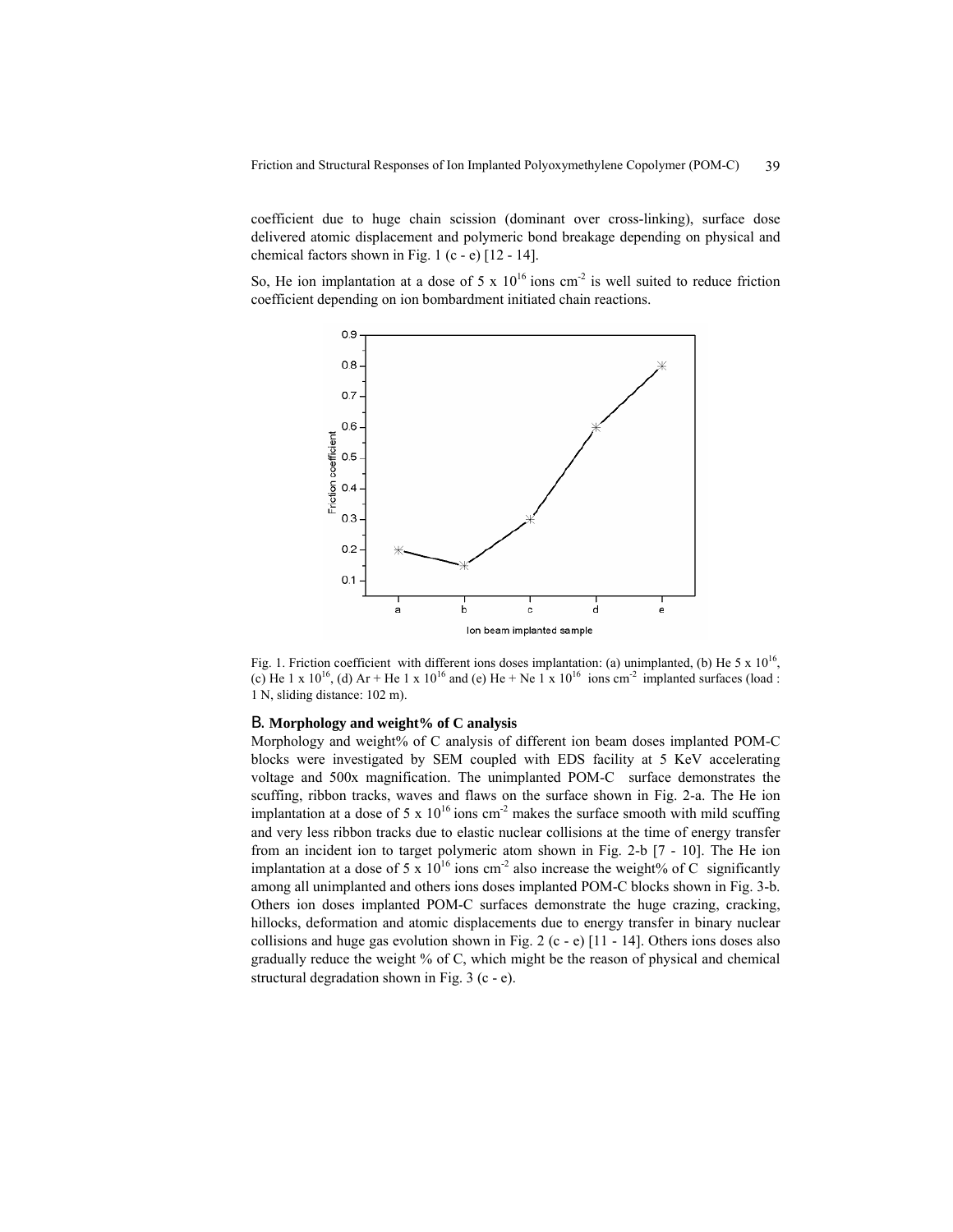

(a) unimplanted, (b) He 5  $\times$  10<sup>16</sup>, (c) He 1 Fig. 2. SEM images on POM-C surfaces: x 10<sup>16</sup>, (d) Ar + He 1 x 10<sup>16</sup> and (e) He + Ne 1 x  $10^{16}$  ions cm<sup>-2</sup> implanted surfaces. Scale bar 5 um in each case.



Fig. 3. Correlation between friction coefficient and weight% of C.

#### C. **Surface micro-hardness:**

The surface micro-hardness test of different ion beam doses implanted POM-C blocks surfaces was performed at 1000 nm nano-indentation depth on five different locations. The surface micro-hardness could change by radiation induced cross-linking and chain scission in polymeric materials [4, 12 - 14]. The quantitative variation in surface microhardness for all unimplanted and ion beam doses implanted POM-C blocks is shown in Fig. 4 (a - e). The surface micro-hardness of unimplanted POM-C block is 180 MPa shown in Fig. 4-a, and the micro-hardness of He ion implantation at a dose of 5 x  $10^{16}$ ions cm<sup>-2</sup> is 160 MPa shown in Fig. 4-b. The reduced micro-surface hardness by He ion implantation at a dose of 5 x  $10^{16}$  ions cm<sup>-2</sup> also reduce the surface dry sliding friction coefficient shown in Fig. 5-b. It may due to the formation of thin carbonization layer on the top surface of POM-C block, which may act as a solid lubricant during dry sliding friction [6 - 13]. The carbonization can form by radiation induced cross-linking and chain scission depending on predominant behavior of irradiated material [12 - 14]. The enhancement of carbonization for He ion implantation at a dose of 5 x  $10^{16}$  ions cm<sup>-2</sup> is also observed from EDS analysis. In Fig. 4 (c - e), the micro-hardness of He 1 x  $10^{16}$ , Ar + He 1 x  $10^{16}$  and He + Ne 1 x  $10^{16}$  ions cm<sup>-2</sup> doses implanted surfaces increase linearly to 200, 240 and 270 MPa, respectively. The increases of micro-hardness also increase the dry sliding friction coefficient linearly.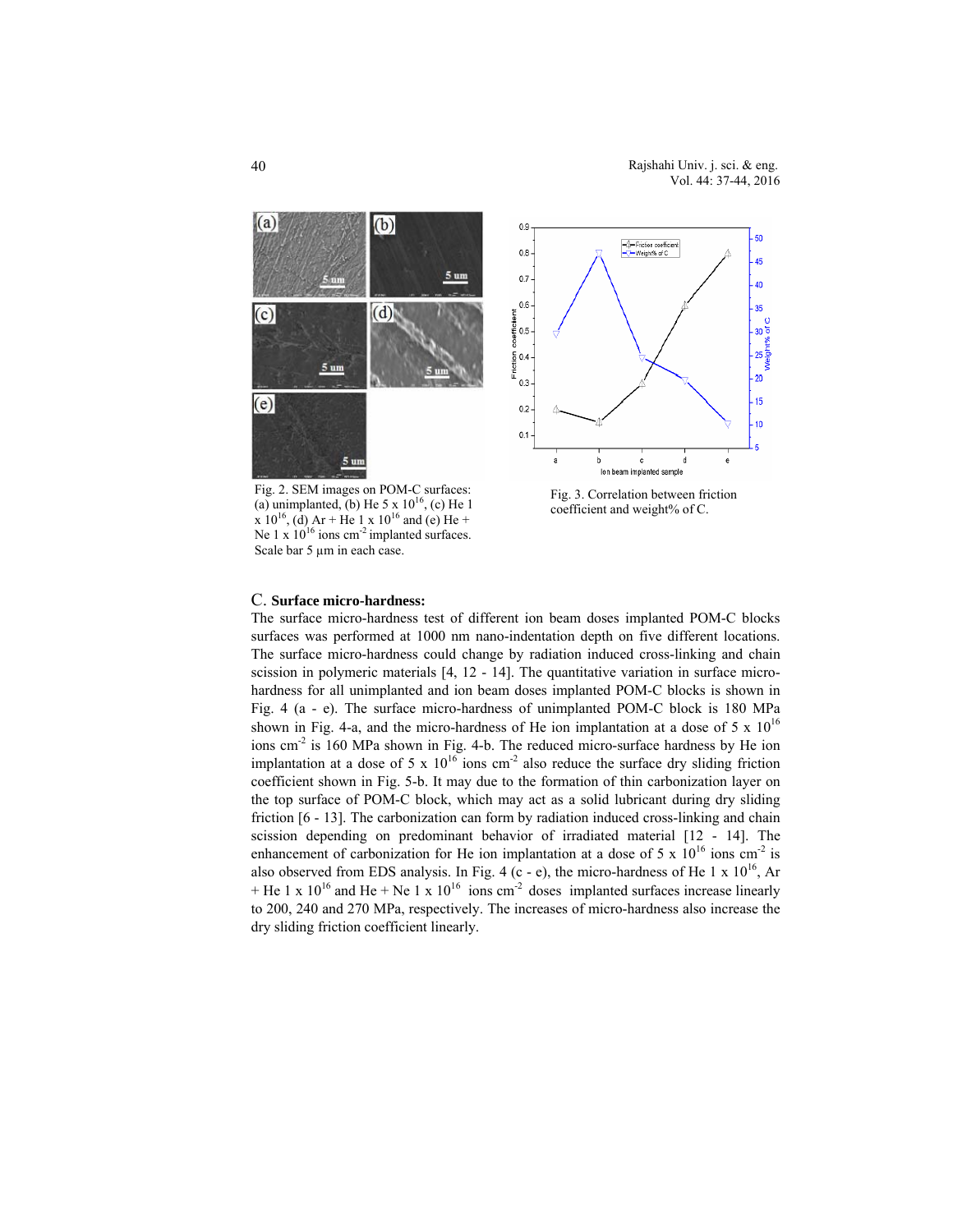

Fig. 4. Variation in Surface micro hardness. Fig. 5. Correlation between Friction

## coefficient and Hardness.

### D. **Chemical structure:**

Raman spectroscopy is a well established non-destructive powerful technique to analyze rotational and vibrational transitions in molecular scale for solid surface, which can determine the degree of cross-linking [15]. The chemical structural modification induced by ion beam implantation on POM-C blocks was observed using Raman spectroscopy shown in Fig. 6 (a-e). The unimplanted POM-C polymer block demonstrates the following peak vibrational assignments:  $994 \text{ cm}^{-1}$  (r, CH<sub>2</sub>),  $1109 \text{ cm}^{-1}$  ( $v_a$ , C-O-C),  $1328 \text{ m}^{-1}$ cm<sup>-1</sup> (t, CH<sub>2</sub>) and 1484 cm<sup>-1</sup> ( $\delta$ , CH<sub>2</sub>) shown in Fig. 6-a. The He ion implantation at a dose of 5 x  $10^{16}$  ions cm<sup>-2</sup> significantly increased the peak intensity and vibrational band strength of asymmetrical stretching at wave numbers 1109 cm<sup>-1</sup> due to suitable crosslinking, polymerization and chemical free radicals formation in polymeric molecular bonds, which can prevent from any kinds of molecular degradation shown in Fig 6-b [15 - 16]. Other ions doses implantation broke the polymeric bonds with new types of bond evolution shown in Fig. 6 (c - e), which can be the reason of chain scission and ion induced inelastic collisions between ions and target atoms [11 - 16].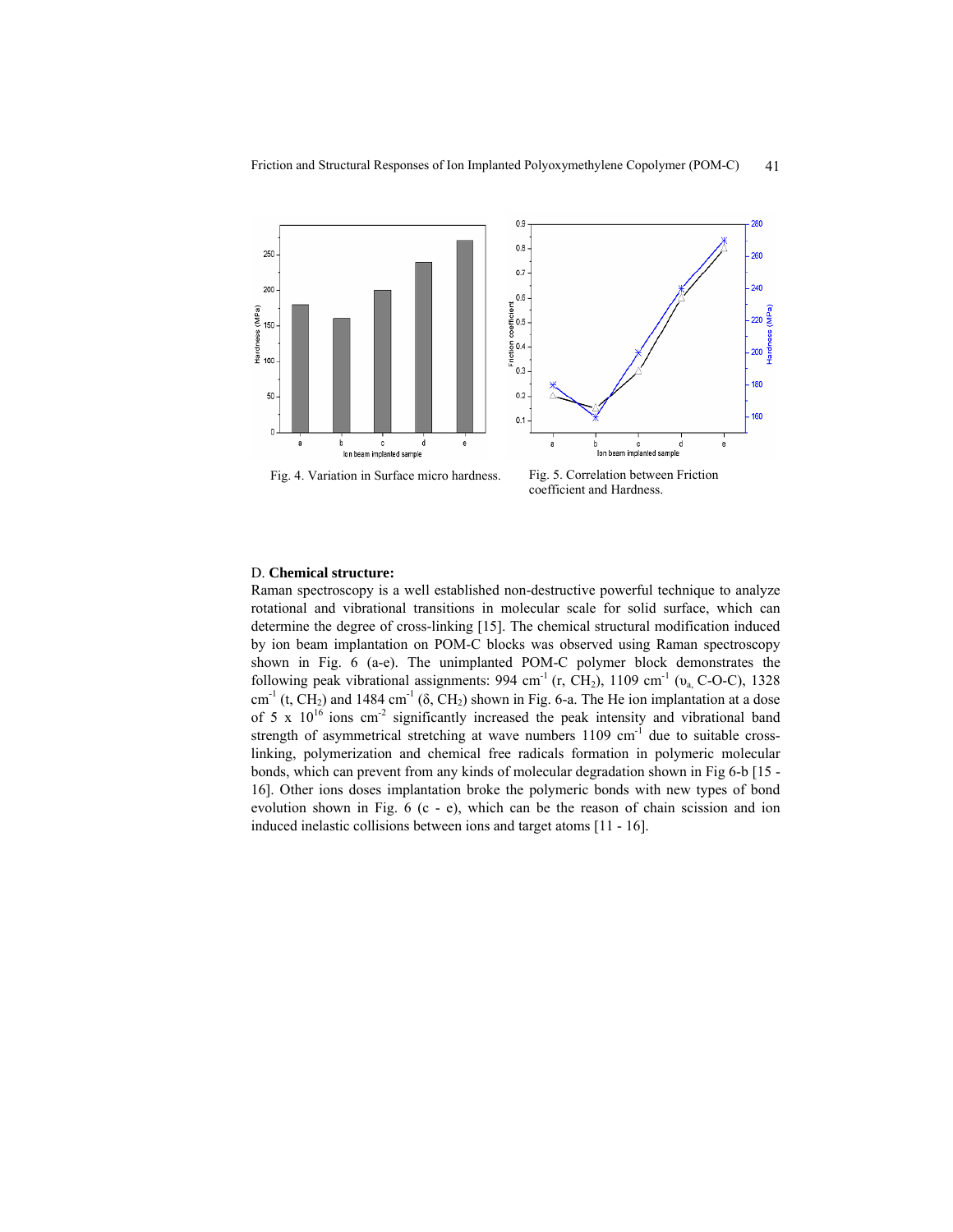

Fig. 6. Raman spectra demonstrating the effects of ion beam implantation on POM-C blocks.

#### E. **Surface roughness:**

Ion bombardment initiated surface roughness changes are demonstrated in Fig. 7  $(a - e)$ . The average surface roughness  $(R_a)$  of unimplanted POM-C block was 381.10 nm shown in Fig. 7-a, and the  $R_a$  of He ion implanted POM-C block at a dose of 5 x  $10^{16}$  ions cm<sup>-2</sup> was 337.38 nm shown in Fig 7-b. The He ion implantation at a dose of 5 x  $10^{16}$  ions cm<sup>-2</sup> reduced the average surface roughness significantly, which might be the reason of threshold value of cross-linking and well controlled physical sputtering effects, when atomic displacements and aggregation are suppressed [4 - 12]. The threshold value of cross-linking and controlling of atomic displacements depends on chemical and physical factors of ion bombarded polymeric material  $[11 - 12]$ . In Fig. 7 (c - e), other ion implanted doses increase the surface roughness due to huge atomic sputtering and electronic excitation effects (inelastic scattering), which deforms the polymer surface [6 - 12].

So, He ion implantation at a dose of 5 x  $10^{16}$  ions cm<sup>-2</sup> is best compared to other ions doses implantation to reduce surface roughness.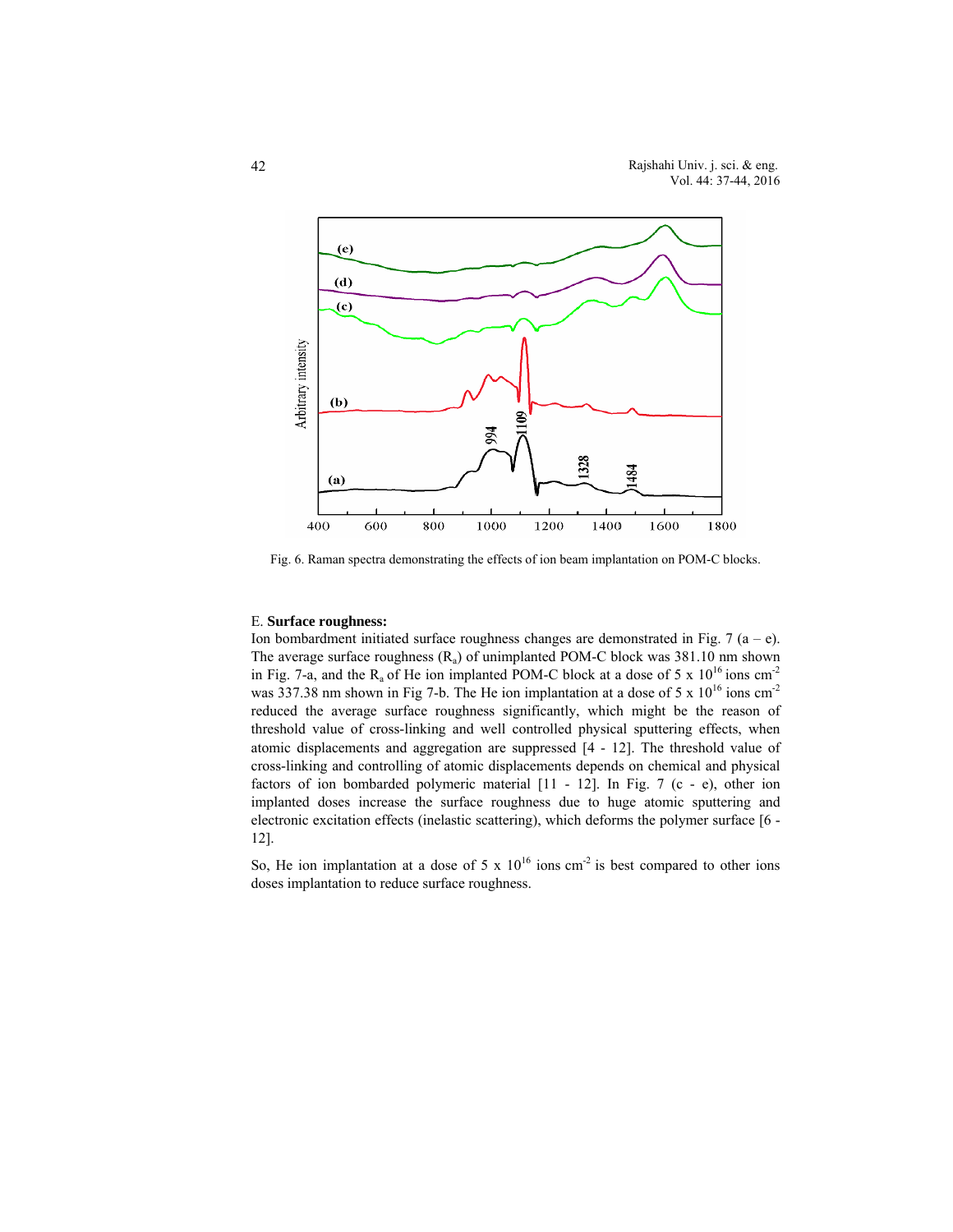

Friction and Structural Responses of Ion Implanted Polyoxymethylene Copolymer (POM-C) 43

Fig. 7. 2D surface profiling images on POM-C blocks at 20x objective: (a) unimplanted, (b) He 5 x  $10^{16}$ , (c) He 1 x  $10^{16}$ , (d) Ar + He 1 x  $10^{16}$  and (e) He + Ne 1 x  $10^{16}$  ions cm<sup>-2</sup> doses implanted surfaces.

#### **CONCLUSIONS**

From the aforementioned study, it is concluded that the He ion implantation at a dose of 5  $x \times 10^{16}$  ions cm<sup>-2</sup> reduced friction coefficient by decreasing surface micro-hardness, average surface roughness and atomic displacements significantly with increasing weight% of C, which might be the reason of carbonization, free radicals formation, radiation induced well adjusted cross-linking and partial physical degradation (smoothness by ion induced elastic nuclear collisions).

After all, friction coefficient reduction depends on ion fluence conditions, chemical and physical factors of target material.

#### **Acknowledgements**

This study was financially and technically supported by Professor Dr. Heon-Ju Lee (Nuclear Fusion and Plasma Applications Laboratory, Nuclear and Energy Engineering, Jeju National University, Jeju 63243, Republic of Korea). The authors also acknowledge the assistance of Dr. B.H Choi (KAPRA, Gangwon-do, Republic of Korea) for providing ion implantation facility.

#### **References**

- [1] V.N. Popok: "Ion Implantation of Polymers: Formation of Nanoparticulate Materials," Reviews on Advanced Materials Science, vol. 30, no. 1, pp. 1–26, 2012.
- [2] A. Turos, J. Jagielski, L. Slusarski and N.K. Madi: "Ion beam modification of surface properties of polyethylene," Vacuum, vol. 70, pp. 201–206, 2003.
- [3] R.C. Ramola, S. Chandra, A. Negi, J.M.S. Rana, S. Annapoorni, R.G. Sonkawade, P.K. Kulriya and a. Srivastava: "Study of optical band gap, carbonaceous clusters and structuring in CR-39 and PET polymers irradiated by 100MeV O7+ ions," Physica B: Condensed Matter, vol. 404, no. 1, pp. 26–30, 2009.